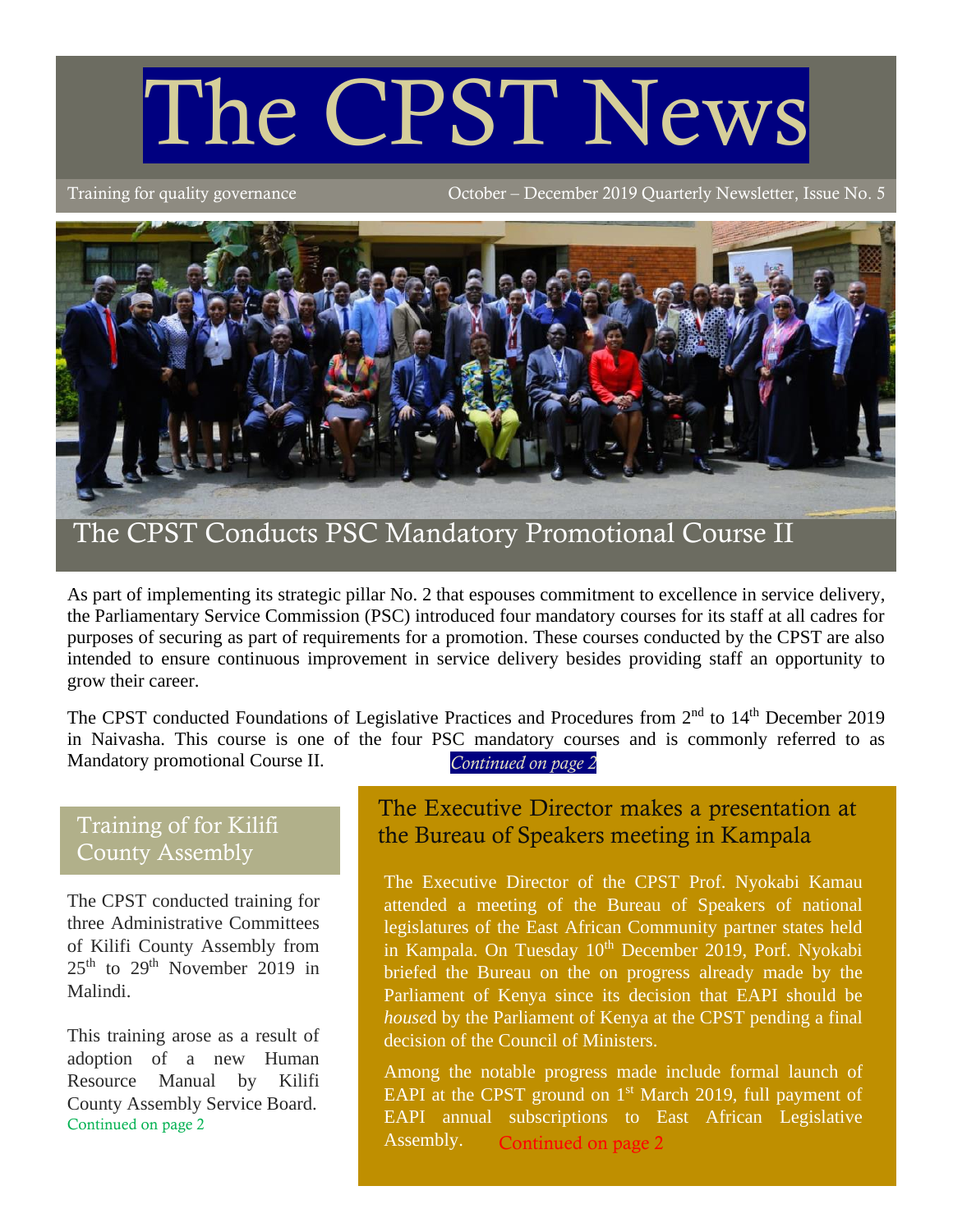## $\alpha$  Training for quality governance  $\alpha$  is the  $\alpha$  superior  $\alpha$  is the  $\alpha$  SSUe No. 5



5 members of the PSC Examination Board in Naivasha Prof. Nyokabi Kamau, the Executive Director of the CPST with



Marking underway by examiners led by the Chairman of the PSC Examination Board Dr. Johnson Okello

#### Continued from page 2

Other notable progress was approval by the Commission for commencement of development of modern facilities for CPST in Karen, infrastructure that has already been made available for use by EAPI and continued development of additional curriculum. The Bureau of Speakers was impressed by this progress by the Parliament of Kenya. The CPST hopes that this progress will catalyse much awaited decision by the Council of Ministers to approve that that EAPI be hosted at the CPST.

## *(Continued from page 1)*

The Mandatory Promotional Course II is meant for staff from PSC scale 6 to 8. The course mainly focused on areas critical to effective operations of both Houses of Parliament. The course also focused on topical issues touching on the well being of staff in order to propel their career growth. Among areas covered include staff pension, rights and obligations of staff, and PSC human resource policies, practices and procedures. In order to ensure better staff welfare, issues of personal financial management were also taught.

The other critical area emphasised in this course included constitutionalism and constitutional amendments. Participants were also taken through legislative procedures and practice where the manner in which legislative business is introduced, conducted and concluded by either the National Assembly or the Senate were taught. Operations of Parliamentary Committees was also taught.

A total of 36 staff participated in this two-weeks course. At the end of the course, all participants sat six examination papers conducted by the PSC Examination Board appointed by the Commission.

It was a pleasure for the CPST to implement this resolution of the Commission. We look forward to the impact of this training on staff performance in a positive manner.

We hope to see the knowledge gained by the 36 participants will transform each staff and lead to better management of personal affairs and improvements in service delivery for the Parliamentary Service Commission.

### Continued from page 1

Members of Committees on Staff Advisory, Performance Management and Training and Development of the County Assembly of Kilifi were inducted on this new human resource policy document by the CPST from 25<sup>th</sup> to 29<sup>th</sup> November 2019 in Malindi town. The aim of this induction was to ensure better handing of staff matters and execution of the mandate of these Committees in the year 2020.

Speaking at the workshop, Mr. Harrison Chizambo, the Director of Human Resource Management at Kilifi County Assembly thanked the CPST for their capacity building support for their County Assembly. He indicated that the training was important to enable the Committees discharge their mandates effectively. He also indicated that since the CPST continues to deliver high quality training, the County Assembly of Kilifi will continue to engage it in its future capacity building needs.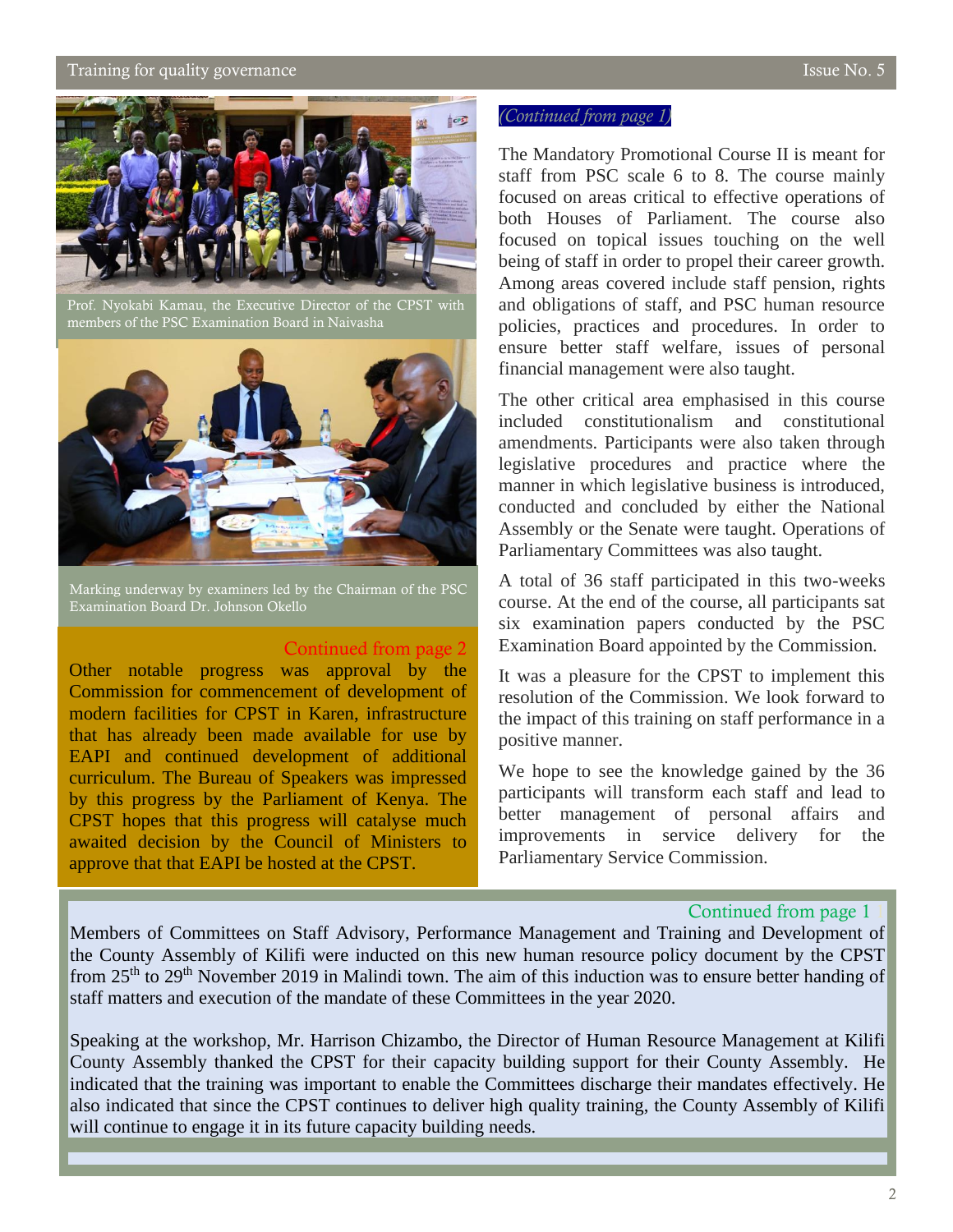## Training for quality governance  $\overline{1}$  issue No. 5



# The CPST hosts a delegation from the Parliament of Zimbabwe

On Thursday 24th October 2019, the CPST hosted a delegation of Members of the Portfolio Committee on Primary and Secondary Education of the Zimbabwe Parliament its Karen Campus. The delegation led its Chairperson, the Hon. Pricilah Misihairabwi, M.P. was in Kenya for a benchmarking visit to learn more on the best practices in implementing free basic education. This visit was occasioned by the recent enacted a piece of legislation requiring the Government of Zimbabwe to provide free basic education to her citizens.

The Executive Director of the CPST Prof. Nyokabi Kamau informed the delegation on the role of the Centre in driving capacity building for Members and staff of the Parliament of Kenya. She further requested the delegation to request the leadership of the Parliament of Zimbabwe to consider using the CPST for solve her capacity building needs, including how to better oversight implementation of free basic education by the Government of Zimbabwe based on the Kenyan experience.

The Hon. Misihairabwi thanked the CPST for hosting the Committee. She further expressed the gratitude of members of her delegation for the information and best practices shared by the CPST. She pointed out that Zimbabwe had a lot to learn from Kenya's experience in implementing free education programmes for over 15 years. She concluded by promising to request the Parliament Zimbabwe to consider the CPST for her capacity building needs.

# Training for Taita Taveta County Assembly

Twenty-seven Members and seven staff from Committees of Taita Taveta County Assembly were trained on committee planning and management from Thursday 28th to Saturday 30th September 2019. This training was occasioned by the need for a mid-term review of activities of Committees of the County Assembly.

In his remarks at the training, the Speaker the County Assembly of Taita Taveta noted the good work Committees of Taita Taveta County Assembly had done. He further noted that this training had been organised as apart of need for continuous improvement.

At this training, Taita Taveta County Assembly committed to strengthen its Committee system in order to ensure effective service delivery. Among the areas of improvement include continuous performance evaluation, strengthening of the monitoring and evaluation framework and effective planning and budgeting at committee level.

It is the hope of the CPST that Taita Taveta County Assembly will implement these resolutions in order to better serve the people of Taita Taveta County through a vibrant Committee system.



Part of participants from Taita Taveta County who attended training on effective management of Committee